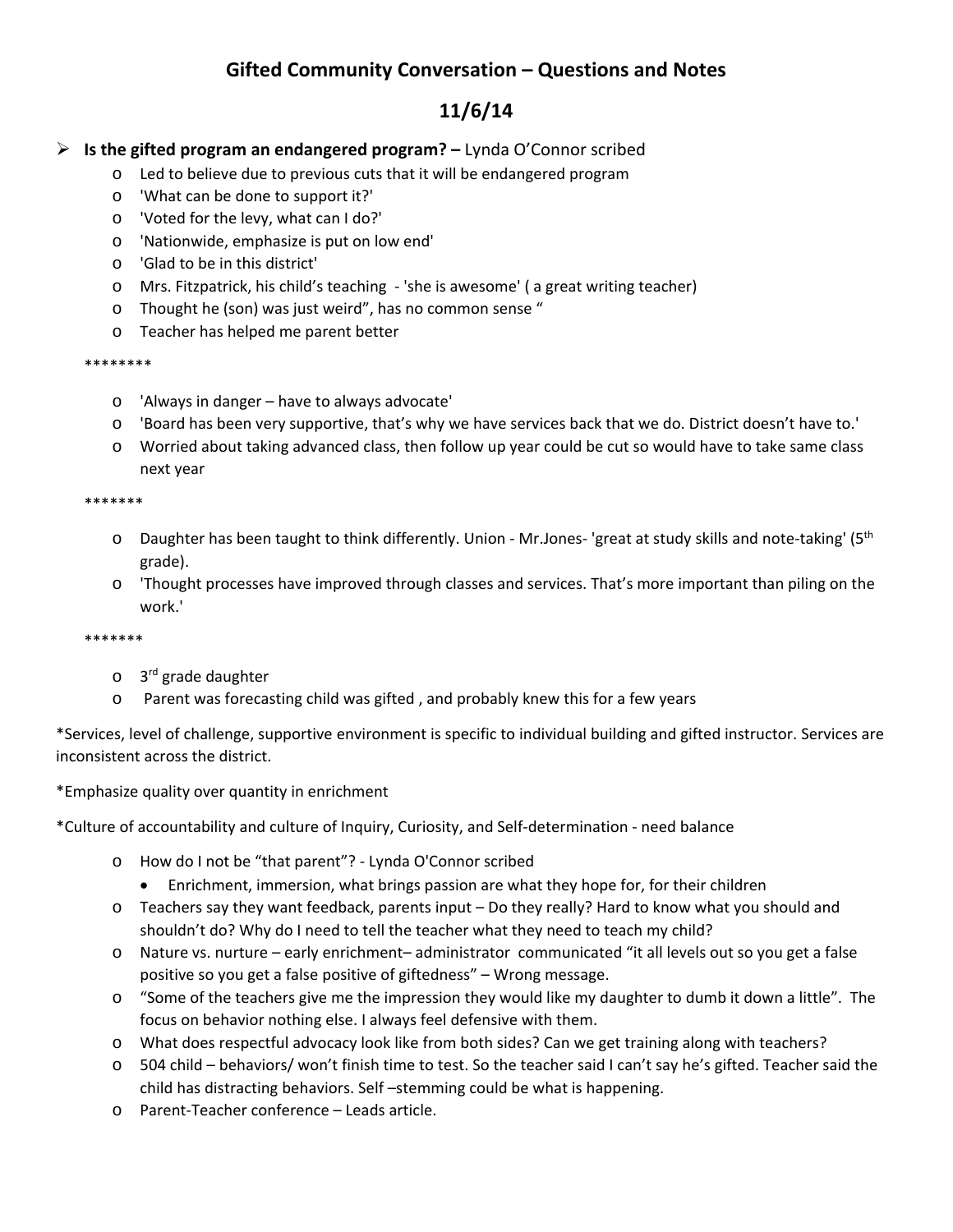### **Should a workload be heavier for Elementary Gifted learners?** – Jennifer Dittus

- o Different by school inconsistent
- o Competitive gymnastics / other activities = too much
- o T&E = not enough
- $o$  8<sup>th</sup> grader overwhelmed with transition
- o How can we give teacher autonomy and be consistent?
- o Still some kids not challenged enough fear of failure when kids hit the wall
- o WEPs
- o Individualization teacher pace still not individualized
- o Is 7‐8 social‐emotional person a "patch job" for lack of gifted social studies?

#### **How can we support the social emotional needs of this specialized population? –** Julie

- o What do social‐emotional needs mean?
	- Perfectionism
	- Anxiety
	- Balance
	- College prep concerns
	- Managing a workload
	- Stress
	- Accelerated learners and balancing peers mature
	- Being a social entrepreneur
	- Volunteer opportunities
- o How to create an environment where it's cool to be smart?
	- School wide contests
	- Opportunities to showcase gifts & talents
	- Partnership with elementary school kids to help them see it is cool to be smart. "Mentorships" – benefits older and younger kids
	- Dr. Amend to educate parents more parent tools
- o Session #1 social –emotional needs (Erin) ??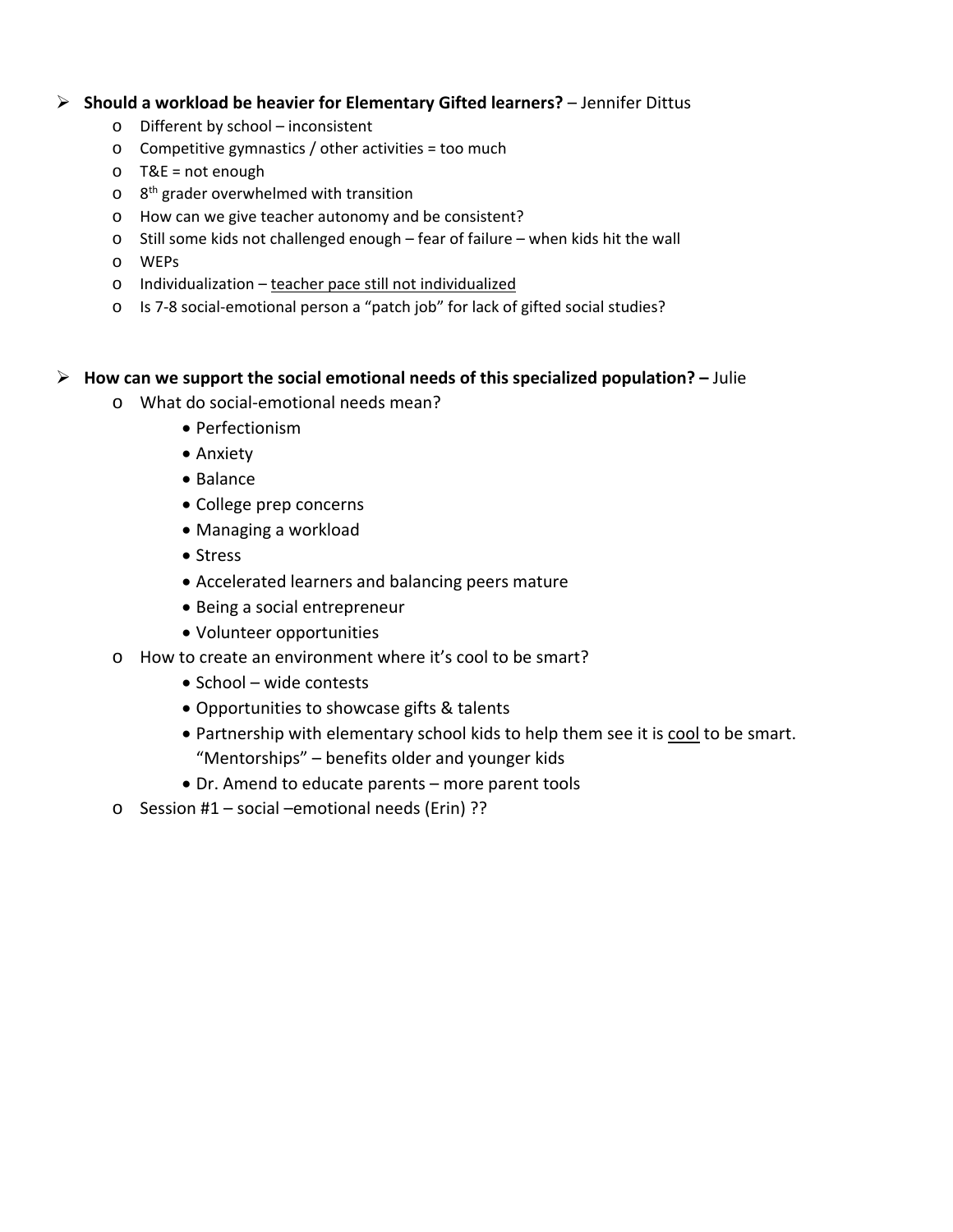### $\triangleright$  How do I make sure as a parent that I can speak up but not be annoying or "that mom"? - Amy Coons

- o Early enrichment plateau
- o How to drop defenses
- o Impression that want daughter to dumb it down
- o Respectful advocacy from both directions
- o Collaboration hard time with twice exceptional
- o Understanding of what makes gifted administrators and teachers
- o Asynchronous development
- o Whole child development

# **What is the parent's vs. teacher's responsibilities in fostering gifted learning and how often should the two meet?** – Stephanie Meyers

- o What is the expectation at early childhood level for the teachers to ensure gifted path?
- o First grades may be good starting point to pursue testing, though MAP testing has alleviated some of that
- o How is the MAP test read?
- o When is it appropriate to initiate these conversations?
- o What is balance between their workload and play?
- o More transparent resources needed\*\*\*\*
- o Are there alternatives to extra workload for enrichment activities?
- o When should the initial conversation occur?
- o Clusters classes a good idea?
- o May need to meet with teachers within first month of school. Teachers may be able to advocate if child does not get high enough scores.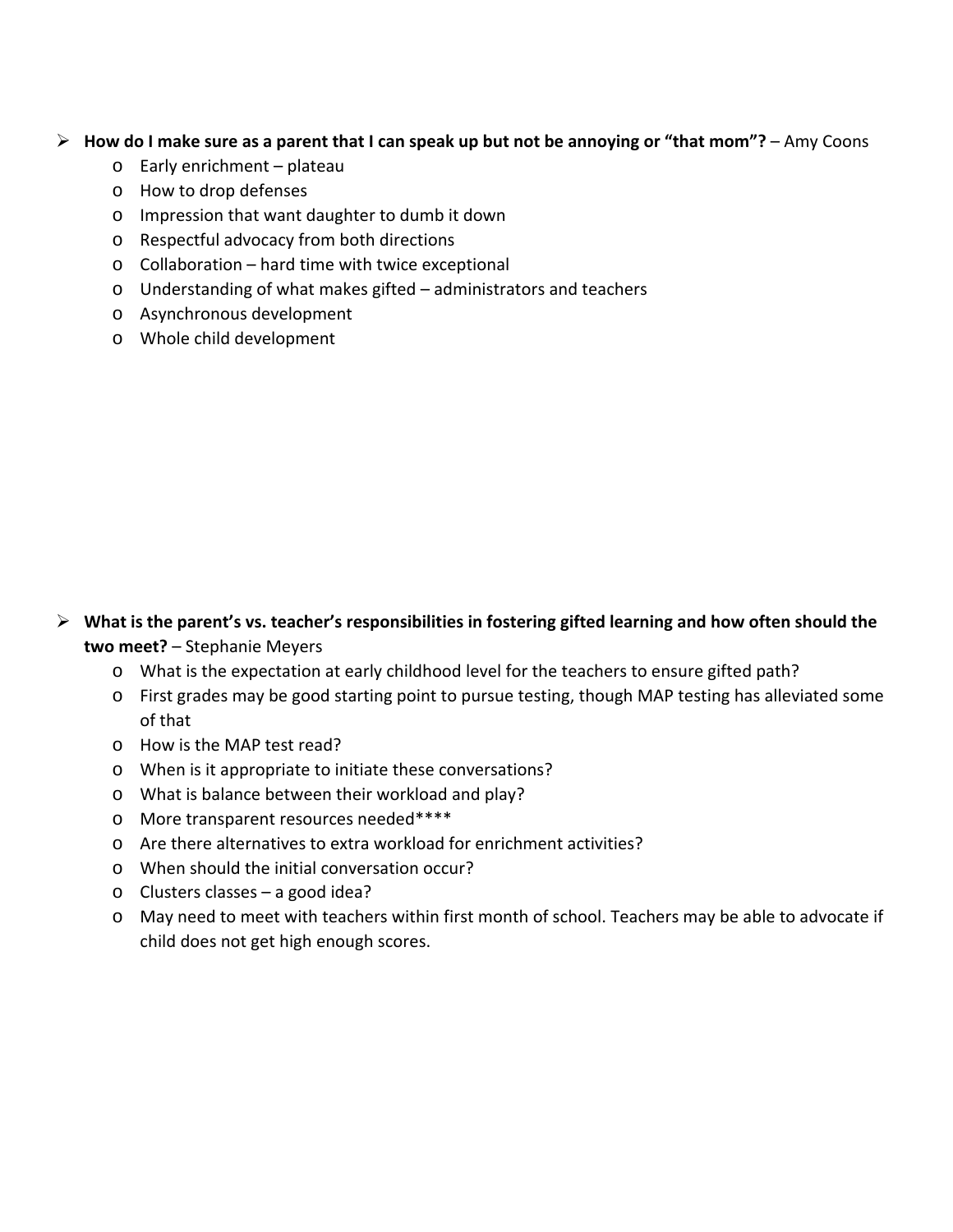## **Why does it seem more funds/time is devoted to challenged kids vs. excelled kids?** – Kristina Enman

- o The time/\$ goes to ESL, developing challenged
- $\circ$  Why give the kids that won't get past 8<sup>th</sup> grade level more time/funds that future leaders?
- o District measurements seem to be more the concern than getting kids to be challenged
- o Worry over funds cut again

# $\triangleright$  Is there a plan to have GIS's at the Junior High level? What is overall plan for Junior High? - Bridget

- o How can we support the transition from elementary with a GIS to no GIS in Jr High, more interaction with a figure like Katrice
- o They need more support social & emotional outside of classroom

# **What is the professional development for non‐advanced teachers or regular classroom teachers (Gifted Children)?** – Tina Cartwright / Lynda O'Connor scribed

- o What is professional development for typical classroom teacher?
- o What's currently being done? (Erin)
- o # days required
- o Range in early building, and some district initiatives. There is a broad range in every building. EX GIS writing "stretch" essays ‐ some are mandated like this example.
- o Summer Series (not mandated)
	- Differentiation, Xavier Cohorts to get gifted licensure, 3‐12 week modules)
- o No requirement from a university or state for gifted training for reg. ed.
- o Hundreds have taken advantage of opportunities but we employ over 1000 teachers
- o "Please have faith that this is on the district's radar"
- o Parent comments: time and dollars going to lower end not gifted kids
- o Gifted instructor in elementary now have built in time ‐ over an hour every day to collaborate and serve as a resource for regular classroom teachers.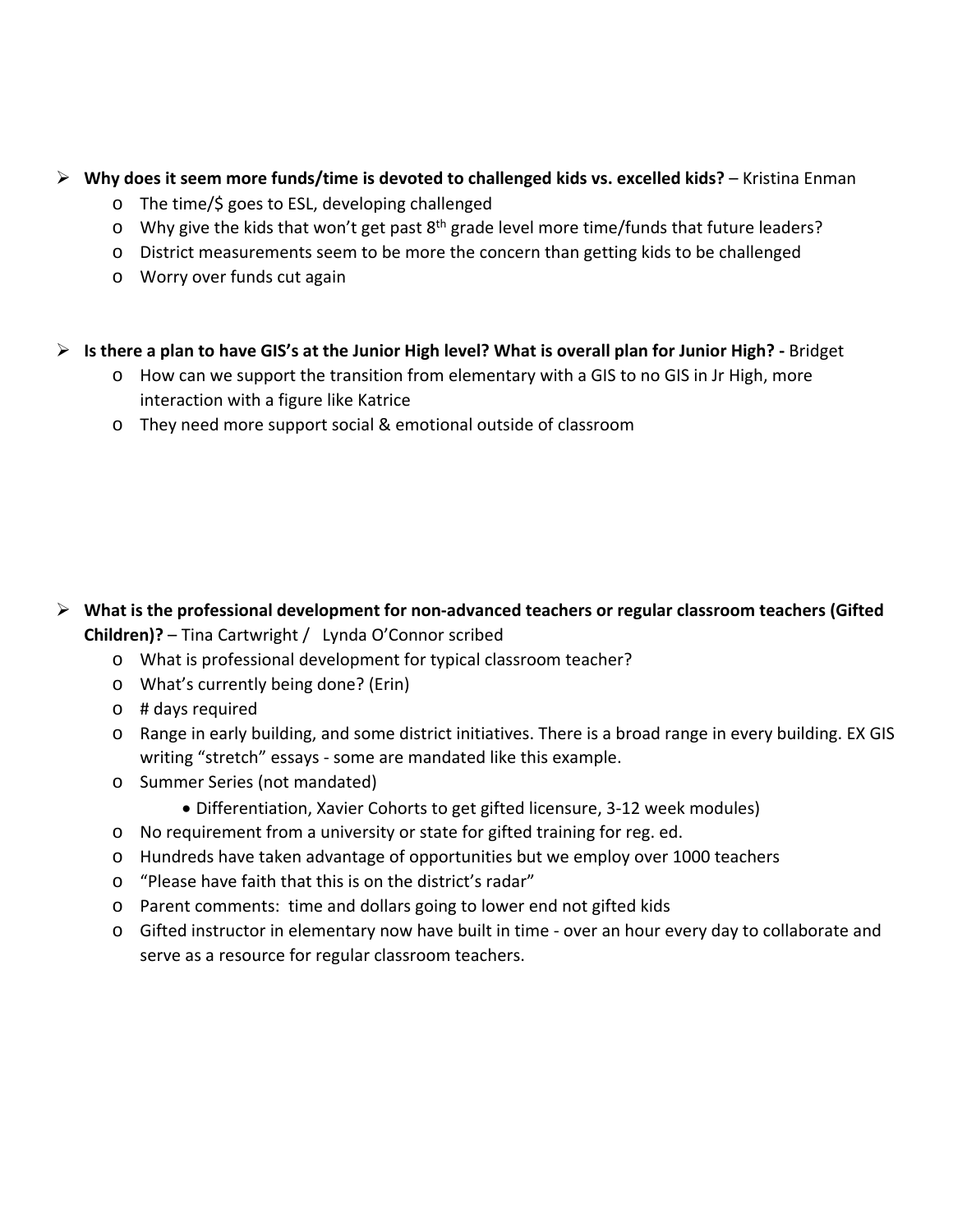## **What is the gifted path?** – Randy W

- o Once my child is identified feel I didn't receive feedback on the path for my child
- o How are the young kids identified
- $\circ$  Once on the path maybe ok but what about the kids who don't get on the path?
- o What is the difference between the influence on the path by teachers or parents?
- o Anxiety about when and how young do I need to get my child on the path
- o Feel I need map of the programing to reduce this anxiety about their future
- o Would it be helpful to pre‐educate parents on these pathways a few years earlier that the option is available?
- o It is important that the district inform parents of options
- o Are early childhood centers able to set kids on the right path?
- o Children are being tested before kindergarten so their skills are known

## **How do I get my daughter challenges she needs/wants?** – Nisa Johnson

- $\circ$  Daughter complains of feeling bored and lack of challenges @ Cherokee 3<sup>rd</sup> grade. She would like to have more options for additional activities/assignments to keep her busy/ now has teacher who will not help.
- o Some teachers may say 'they do not have time' to differentiate
- o Parents should be informed of other resources
- o The GIS should be brought to the child. The teacher should discuss with the GIS and if she is not willing then the principal should be contacted.
- o \*\*Ask the teacher "What are you doing to differentiate for me child and those at the gifted level?"
- o \*\*Write a letter to the principal requesting a teacher who will differentiate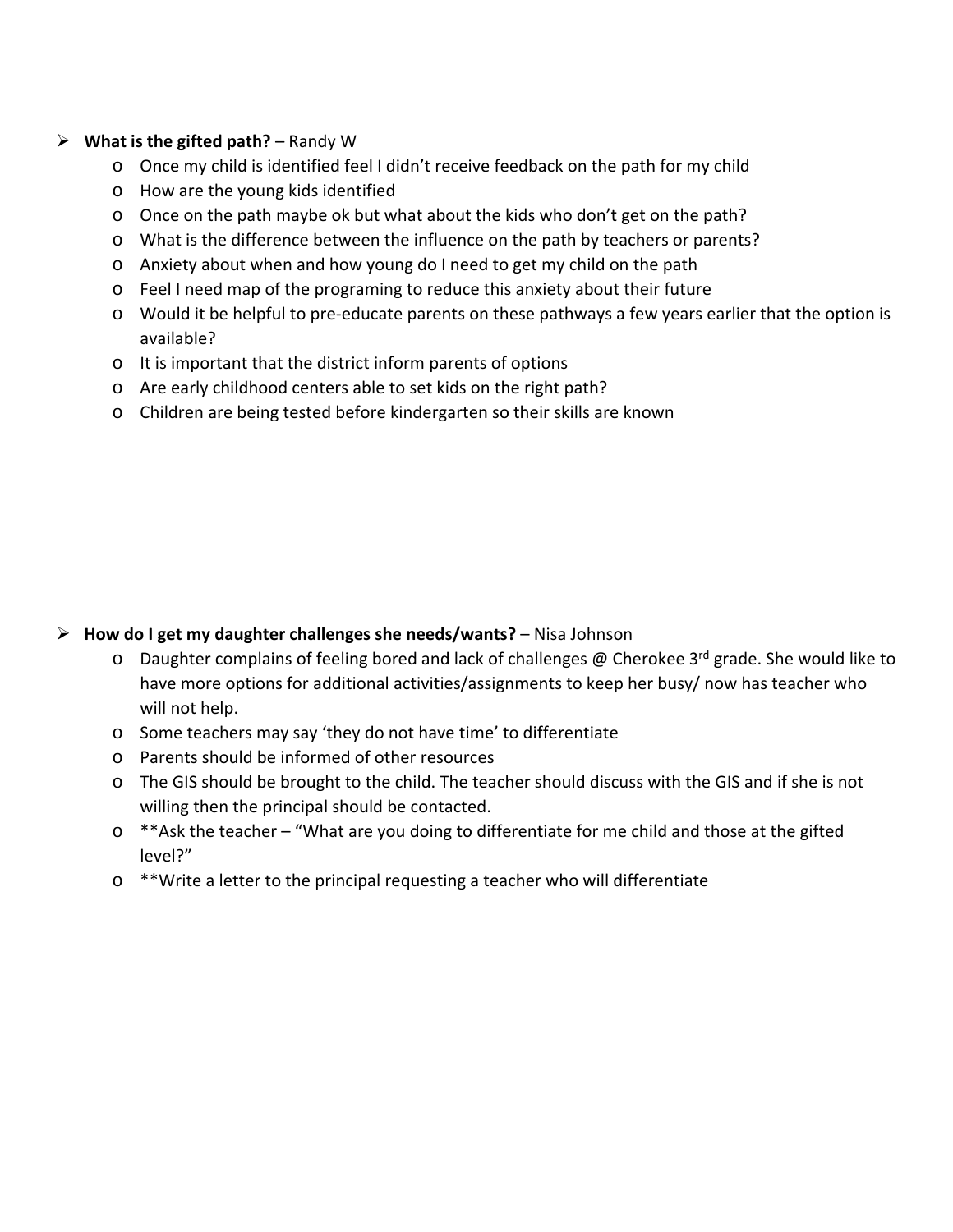# **Can we get more kid‐led programs with all schools? (collaboration)** – Diane Opoku

- o Collaborate
- o Across district
- o Student leadership
	- Leaders own learning
	- Leaders in the community
- o Mentoring across district
- o Don't always have interest and/or academic programs
- o After school not always a fit
- o Generation of Choice chart own destiny
- o Invention Convention LEADS coordinating
- o Math Club other organizations
- o Student led groups
- o Do something in school or out of school
- o Meet outside as group and maybe bring back idea to school
- o Likes Jr High
- o Topic‐led
- o Math
- o Open Ended
- o Community Services
- o Unknowns hard to draw on
- o Older verses younger
- o Being leaders
	- Leaders in own learning
	- Take ownership
	- Leaders in community
- o Honor Society
- o Teacher advisor Program